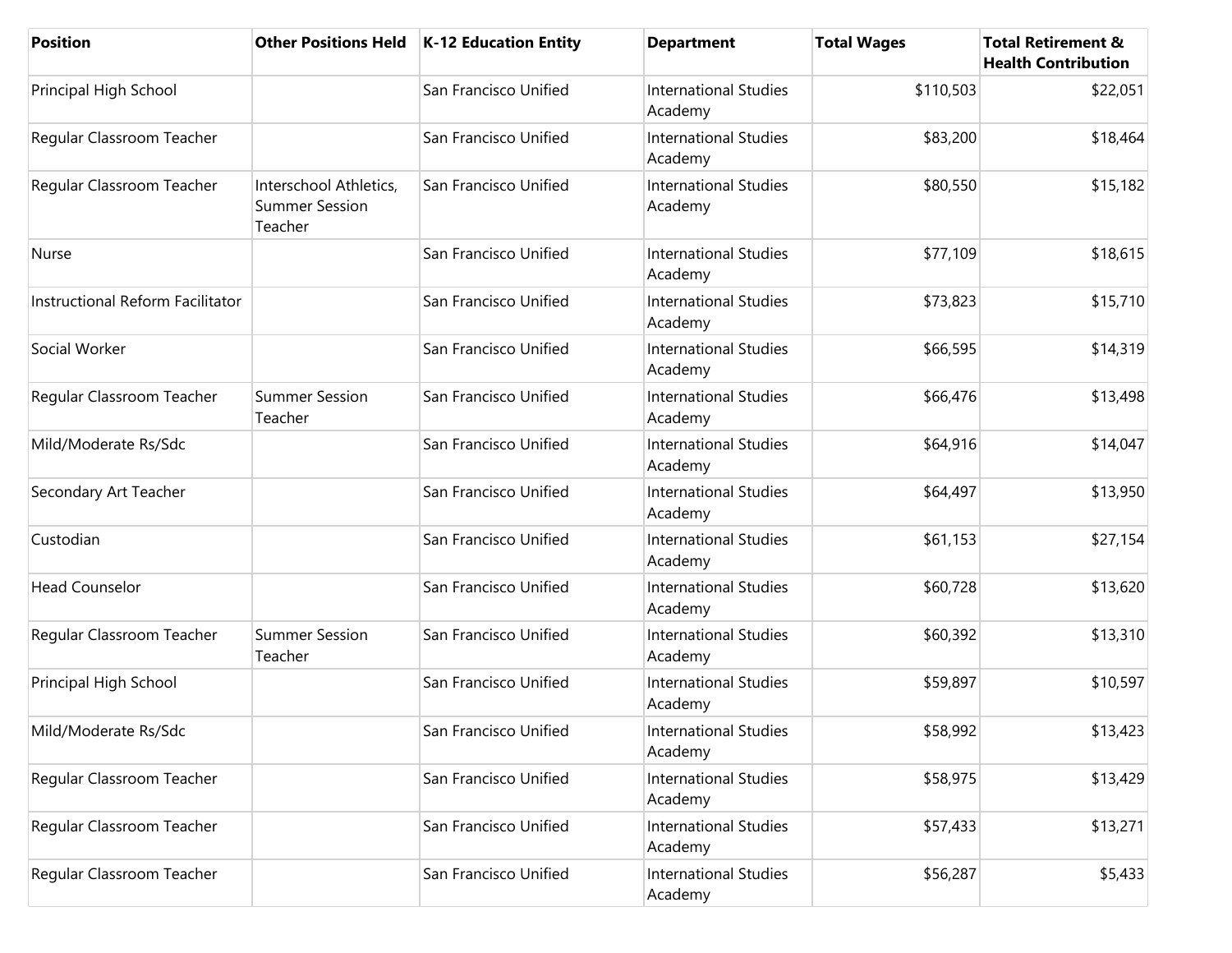| Regular Classroom Teacher         |                                                                                                             | San Francisco Unified | <b>International Studies</b><br>Academy | \$54,790 | \$6,362  |
|-----------------------------------|-------------------------------------------------------------------------------------------------------------|-----------------------|-----------------------------------------|----------|----------|
| Custodian                         |                                                                                                             | San Francisco Unified | <b>International Studies</b><br>Academy | \$52,378 | \$27,585 |
| <b>Head Counselor</b>             | Counselor                                                                                                   | San Francisco Unified | <b>International Studies</b><br>Academy | \$50,933 | \$9,180  |
| Regular Classroom Teacher         | Homebound / Hospital San Francisco Unified<br>Services Teacher,<br>Homebound / Hospital<br>Services Teacher |                       | <b>International Studies</b><br>Academy | \$48,878 | \$10,167 |
| Assistant Principal High Sch.     |                                                                                                             | San Francisco Unified | <b>International Studies</b><br>Academy | \$48,530 | \$9,551  |
| Senior Clerk Typist               |                                                                                                             | San Francisco Unified | <b>International Studies</b><br>Academy | \$43,643 | \$25,208 |
| Security-Campus                   | Custodian                                                                                                   | San Francisco Unified | <b>International Studies</b><br>Academy | \$41,773 | \$7,645  |
| R30 Com Health Outreach<br>Worker |                                                                                                             | San Francisco Unified | <b>International Studies</b><br>Academy | \$38,208 | \$7,692  |
| Sped Ia Sh - All Impair           | Sped Ia Sh - All Impair                                                                                     | San Francisco Unified | <b>International Studies</b><br>Academy | \$29,422 | \$7,954  |
| Parent & Community<br>Coordinator |                                                                                                             | San Francisco Unified | <b>International Studies</b><br>Academy | \$28,866 | \$9,678  |
| Regular Classroom Teacher         |                                                                                                             | San Francisco Unified | <b>International Studies</b><br>Academy | \$27,443 | \$5,581  |
| Sp/Ed. la Non-Sev H: All Impmt    |                                                                                                             | San Francisco Unified | <b>International Studies</b><br>Academy | \$26,981 | \$7,858  |
| Family Liaison                    | Sped Ia Sh - All Impair                                                                                     | San Francisco Unified | <b>International Studies</b><br>Academy | \$25,100 | \$7,858  |
| Security-Campus                   |                                                                                                             | San Francisco Unified | <b>International Studies</b><br>Academy | \$24,014 | \$4,803  |
| Security-Campus                   |                                                                                                             | San Francisco Unified | <b>International Studies</b><br>Academy | \$22,257 | \$7,645  |
| Community Rel Spec:<br>Attendance |                                                                                                             | San Francisco Unified | <b>International Studies</b><br>Academy | \$21,993 | \$7,494  |
| Security-Campus                   |                                                                                                             | San Francisco Unified | <b>International Studies</b><br>Academy | \$14,860 | \$475    |